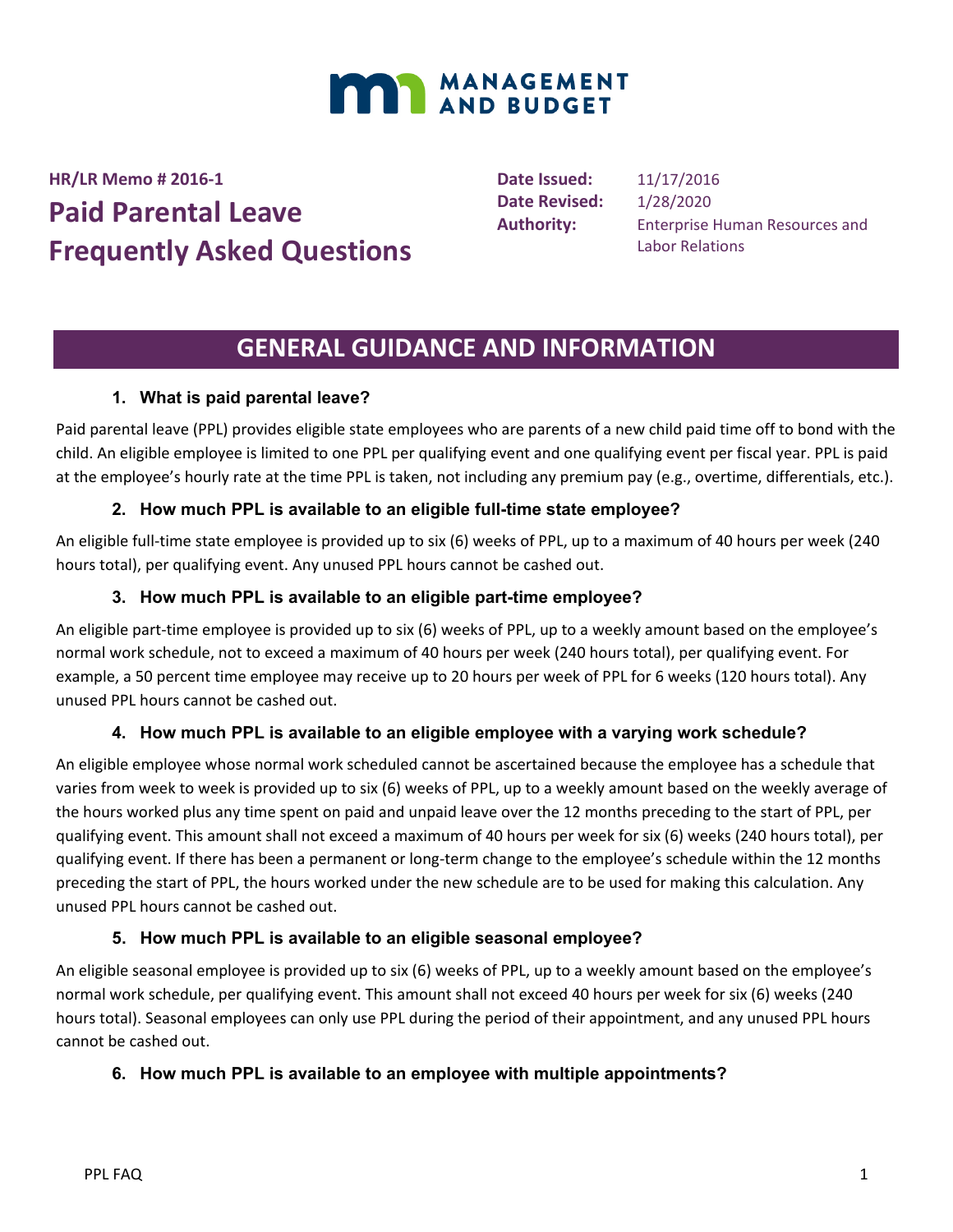An eligible employee is allowed one PPL covering all appointments the employee takes leave from at the time the PPL begins, up to a maximum PPL leave of 40 hours per week for six (6) weeks (240 hours total, per qualifying event). The weekly amount of PPL is calculated based on the employee's normal work schedule (or average, if a varying schedule), including all currently active appointments.

#### **7. When is the amount of PPL calculated?**

The amount of PPL to be provided is calculated as of the date of the first PPL absence.

## **Eligibility**

#### **8. Who is eligible to take PPL?**

A state employee, regardless of appointment type, who has a "qualifying event" is eligible for PPL if:

- the employee qualifies as an "eligible employee" under the federal Family and Medical Leave Act (FMLA) (the employee has been employed by the State for at least 12 months, and has worked for at least 1,250 hours of service during the 12-month period immediately preceding the start of leave); and
- the employee is an executive branch employee whose terms and conditions of employment are established by a collective bargaining agreement or compensation plan that contains a provision that provides eligible employees to up to six (6) weeks of PPL.

Note: This PPL guidance does not apply to employees who are appointed solely in the State Universities Instructional Unit.

#### **9. When is eligibility determined?**

Eligibility for PPL is determined as of the date PPL is to start. The employee is not allowed to use PPL until the employee meets eligibility criteria.

#### **10. If an employee has met the eligibility criteria at the time of the qualifying event or when the employees commences a parenting leave related to the qualifying event, do we need to check eligibility for PPL when the employee begins PPL?**

Yes. Eligibility for PPL must be determined as of the date PPL is to start.

#### **11. What is a "qualifying event" for PPL?**

PPL is intended to be used for bonding with a new child. A qualifying event occurs when:

- a child is born to a state employee;
- a child is placed in a state employee's home for adoption by the employee; or
- a child is placed in a state employee's home to adjudicate the state employee as the child's parent in cases of surrogacy.

#### **12. What happens if an employee experiences more than one qualifying event in the fiscal year?**

An eligible employee is limited to only one PPL-covered qualifying event per fiscal year. An eligible employee is also limited to one PPL per qualifying event. For example, even when an eligible employee experiences two qualifying events within one fiscal year, an eligible employee will be limited to PPL for only one of the qualifying events. The fiscal year is July 1 to June 30.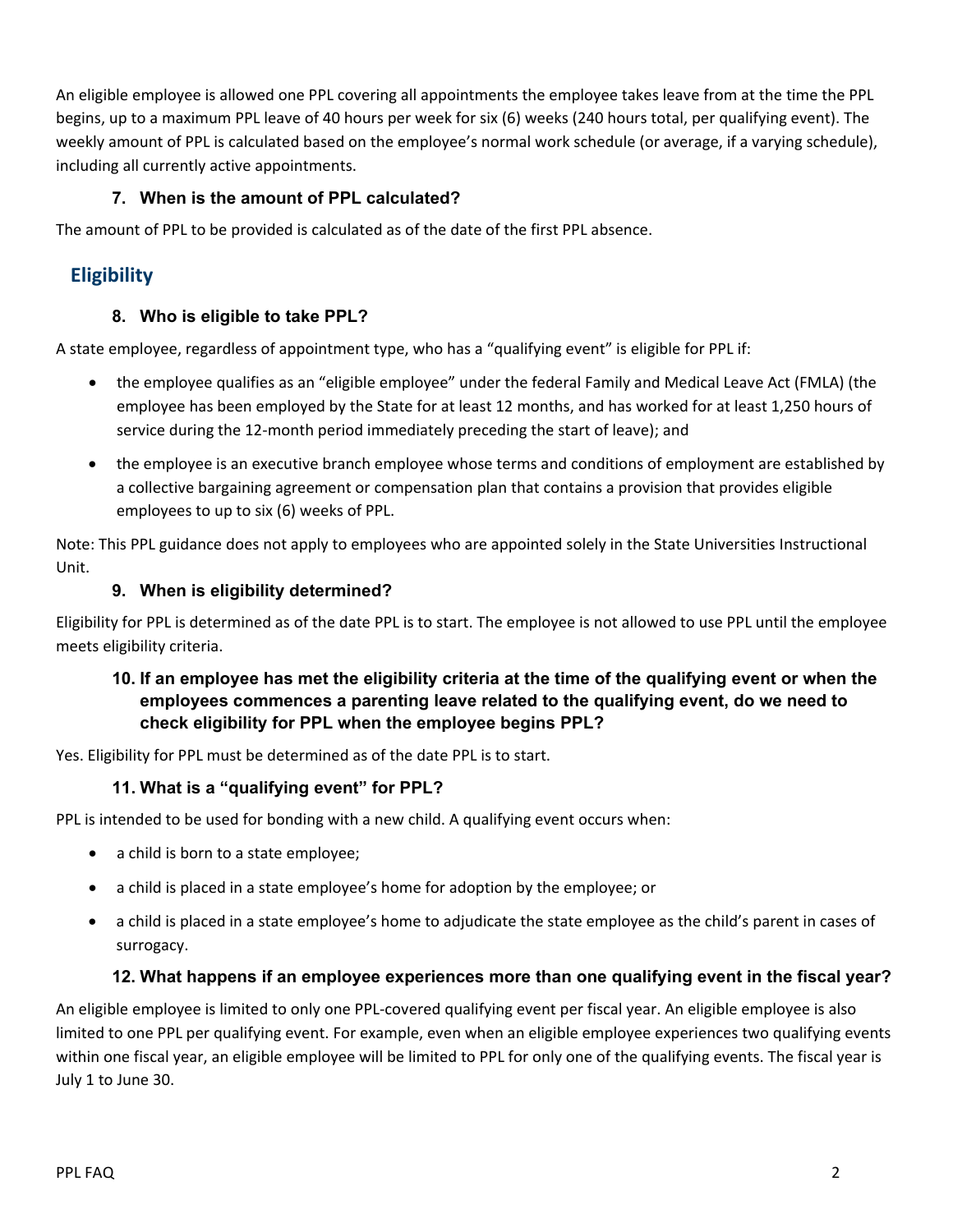The birth of multiples (twins, etc.), the concurrent placement of more than one child with the employee for adoption, or the concurrent placement of more than one child with the employee to adjudicate the employee as the child's parent in cases of surrogacy constitutes a single "qualifying event."

## **13. Are employees who are gestational carriers / surrogate mothers, or egg, sperm, or other reproductive cell donors, eligible for PPL?**

PPL is intended to provide eligible employees paid time off to bond with their new child. Therefore, employees who are gestational carriers, surrogate mothers, egg, sperm, or other reproductive cell donors are eligible for PPL if they meet eligibility criteria, have a qualifying event, and will be bonding with their new child.

## **14. If both parents are state employees who meet the eligibility criteria for PPL, can they each receive six weeks of PPL?**

Yes. If both parents are state employees and each meet the eligibility criteria, each is entitled to receive up to six weeks of PPL.

## **15. Is an employee eligible for PPL if the new child lives in the employee's home but the employee is not the biological parent or intended legal parent of the child (for example, the new child of the employee's daughter or sister who lives with the employee)?**

No. The new child must be born to the employee, or the employee must be the intended legal parent (in the case of adoption or surrogacy) of the new child.

## **16. Is an employee required to be married to the mother or father of the new child to be eligible for PPL?**

No, as long as the new child is born to the employee, or the employee is the new child's intended legal parent (in the case of adoption or surrogacy), and the employee meets all eligibility criteria.

## **17. Must an eligible employee have FMLA leave available to take PPL?**

No. An employee must meet FMLA eligibility requirements at the time PPL begins, but the employee does not need to have an FMLA leave entitlement available in order to take PPL.

## **Use**

## **18. When can PPL be used?**

An eligible state employee must complete PPL within six (6) months following the qualifying event. With approval of the Appointing Authority, an eligible employee may complete PPL within twelve (12) months of the qualifying event. However, in no instance will PPL be granted in excess of the maximum number of hours for which the employee qualifies, nor will employees be allowed to use PPL beyond twelve (12) months from the qualifying event.

PPL cannot be used retroactively to substitute previously-taken paid or unpaid leave.

PPL not used within the required timeframe cannot be carried over or cashed out.

## **19. Can PPL be used for pregnancy-related bedrest, other conditions, or preparatory activities for birth, adoption, or surrogacy prior to the qualifying event?**

No. PPL may not be used until the qualifying event occurs. It does not cover conditions or activities prior to the qualifying event.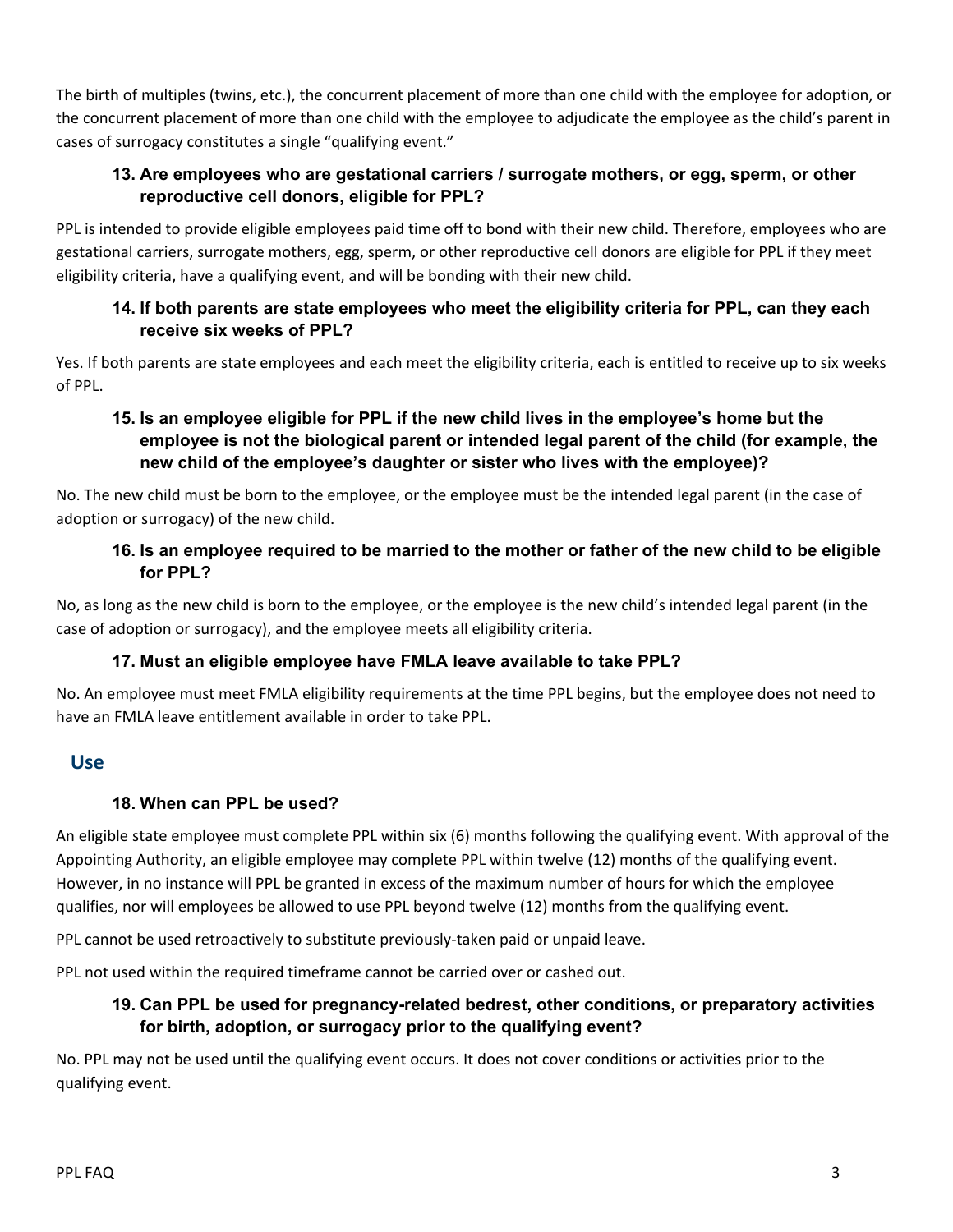## **20. Does PPL have to be taken consecutively (all in one block)?**

PPL hours are intended to be used consecutively and within six (6) months of the qualifying event. With approval of the Appointing Authority, an eligible employee may use PPL on an intermittent or reduced work schedule basis. However, if PPL is used on an intermittent or reduced leave schedule, the employee must use other paid hours (e.g., regular, sick if absence is sick leave qualified, vacation, or compensatory time) to fill the remainder of the employee's scheduled work hours.

Use of PPL, whether alone or in combination with other paid hours, cannot exceed the employee's normal work schedule.

## **21. What is the smallest increment of PPL that can be used?**

The Appointing Authority may authorize an eligible employee to use PPL on an intermittent or reduced schedule basis. However, when using PPL in less than full work-day increments, the employee must use other paid hours (e.g., regular, sick if absence is sick leave qualified, vacation, or compensatory time) to fill the remainder of the employee's scheduled work hours.

## **22. What does intermittent or reduced schedule mean?**

A PPL schedule is intended to be preapproved and scheduled in advance of the use of the leave. PPL hours are intended to be taken consecutively. However, the Appointing Authority may approve PPL on an intermittent or reduced schedule basis.

An intermittent schedule is prearranged and approved smaller blocks of PPL use. For example, with the Appointing Authority's approval, an eligible employee may take four weeks (160 hours) of PPL, then return to work for a period of time, and later may take the remaining two weeks of PPL.

A reduced schedule occurs when an employee works less than the employee's normal work schedule, and supplements with PPL. For example, with the Appointing Authority's approval, a full time eligible employee may work 20 hours per week and use 20 hours of PPL per week, up to a total of 240 hours. Another example may be a full time employee who takes a four week block of PPL, and then uses the remaining 80 PPL hours on a reduced work schedule.

## **23. Can employees use other forms of paid leave (such as sick, vacation, etc.) while on PPL?**

Employees are not allowed to receive other types of paid leave for hours for which they are receiving PPL.

While on PPL, an employee may work a reduced schedule with approval of the Appointing Authority, and must use other paid hours (e.g., regular, sick if absence is sick leave qualified, vacation, or compensatory time) to fill the remainder of the employee's scheduled work hours.

## **24. If an employee becomes sick or has another sick leave qualifying condition while on PPL, does the employee use the earn code SIK for the sick time?**

Employees on a continuous block of PPL (e.g. not an approved reduced schedule or intermittent PPL) use earn code "PPL," or if on FMLA, earn code "FPL," even if sick. Employees on an approved reduced schedule or intermittent PPL may use sick leave for a sick leave-qualifying reason during the hours that are not part of the PPL reduced schedule or intermittent PPL.

## **25. Must eligible employees use their sick leave for a qualifying event before they are permitted to use PPL?**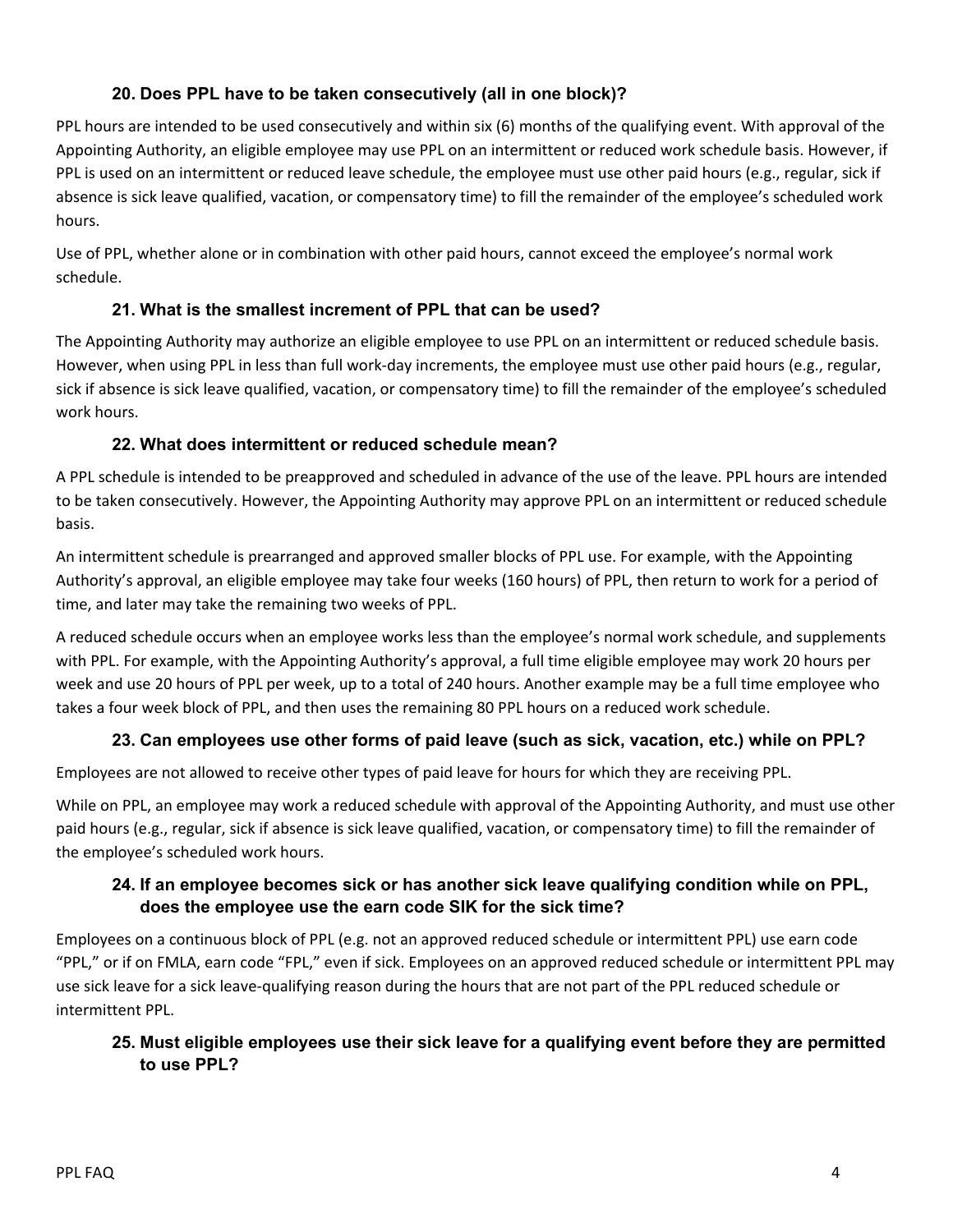Yes. Before beginning to use PPL, eligible employees must first exhaust accrued sick leave hours for reasons which qualify for sick leave usage under the applicable labor contracts or compensation plans. PPL is to be used consecutively following the use of sick leave, unless the employee returns to work, or intermittent or reduced schedule use of PPL is authorized by the Appointing Authority.

It is permissible for an employee who returns to work immediately after sick leave use to take a consecutive block of PPL at a later date, but it is not permissible for an employee to remain out on an unpaid leave and use PPL after the unpaid leave. If an employee remains out on leave, PPL runs consecutively after sick leave.

## **26. While on FMLA and receiving short term disability, can an employee use PPL?**

An employee on FMLA and receiving short term disability benefits is not required to, but may choose to use sick leave, and then PPL after exhausting sick leave. After short term disability benefits end, use of PPL is required to run concurrently with any unpaid leave(s) to which parents may be entitled (e.g., FMLA, leave under the State parenting leave statute (M.S. 181.941), and parenthood leave under applicable contracts and compensation plans).

## **27. What happens if the qualifying event falls on the eve of the new fiscal year?**

An eligible employee is entitled to only one PPL per qualifying event, and one qualifying event per fiscal year. An eligible employee would be entitled to 6 weeks of PPL for that qualifying event as long as the PPL is taken within six months of the qualifying event (12 months with Appointing Authority approval), and as long as the employee has not already had a qualifying event in that fiscal year.

It is possible for an employee to take two PPLs in a fiscal year, as long as each qualifying event occurs in a different fiscal year.

When there is a single qualifying event and PPL crosses over two fiscal years, the balance does not reset with the new fiscal year. In other words, the employee will receive only six weeks of PPL for that qualifying event, regardless of the fact that it is a new fiscal year.

## **28. If an eligible employee gives birth and the child remains in the hospital after the mother is released, what is the effective date of the qualifying event for purposes of PPL?**

The effective date of the qualifying event for PPL is the date of birth.

## **29. Must an employee who is adopting a child or becoming a parent through surrogacy wait until after the child physically arrives at the employee's home before the employee can use PPL?**

The intent of PPL is to permit parents paid time off to bond with a child at the time the child is "placed" with the employee for adoption, which in some circumstances, could begin prior to the time that a child physically arrives at the employee's home. An employee who is adopting a child or becoming a parent in a surrogacy scenario may begin using PPL once they are in a physical position to begin bonding with the child and the legal adoption process has been initiated.

For example, this point may come immediately after the child's birth, if the employee is charged with making medical decisions for the child, feeding the child, etc. while the child is still in the hospital or birthplace. For other intended parents, this may be the day that they take physical custody of the child in another state or country and need to travel to return to the employee's home.

## **30. Will an employee receive holiday pay if the holiday occurs while they are using PPL?**